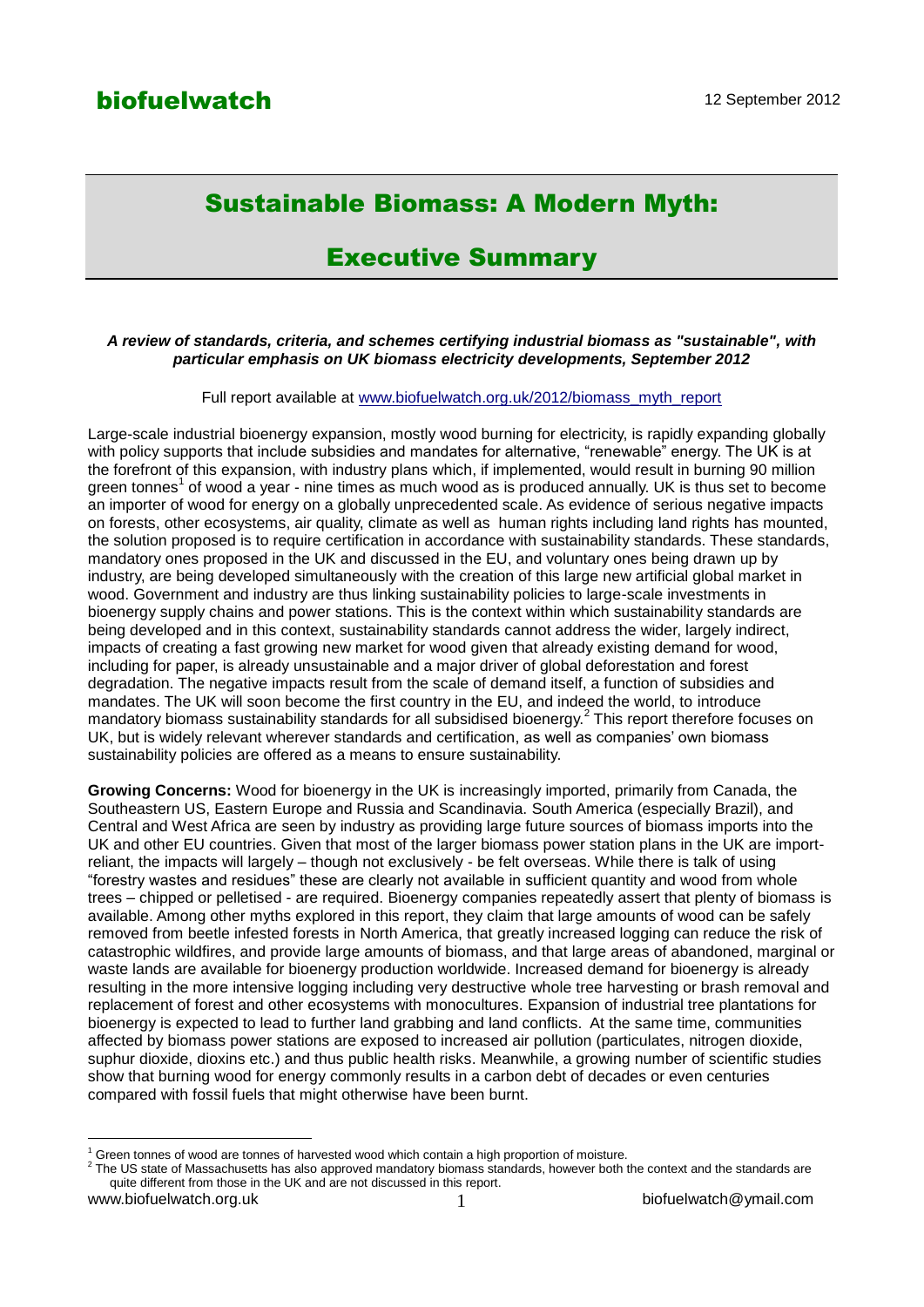### **biofuelwatch** 12 September 2012

Industry, policy-makers, and even some environmental groups, assume that these problems can be addressed by requiring that wood for bioenergy be certified or audited in accordance with sustainability standards. But will this approach work?

**The certification industry:** Globally, sustainability certification and auditing has itself become a big business, set to become much bigger still as there is growing interest in, and profitability from industry selling itself as "green" and "sustainable". Major new "green industry" initiatives are being established - by industry sectors, by various new "public-private partnerships" and as a result of government policies. Whether a timber, energy or other company chooses its own label, a national or less known industry standard or a global certification scheme such as the Forest Stewardship Council (FSC) or Programme for the Endorsement of Forest Certification (PEFC), the two largest wood certification schemes, chances are that it will turn to a firm belonging to the same group of private "inspection, verification and certification" companies. These include SGS, Bureau Veritas, TÜV SÜD and TÜV NORD as well as Peterson Control Union and their subsidiary, Control Union Certifications, and Scientific Information Systems. These companies specialise in sustainability (and other) inspections, verification and certification and offer a broad array of certificates, labels and standards. Many of them are the same companies that also profit from carbon trading, as accredited verifiers for the Clean Development Mechanism and/or other schemes. Sustainability services are thus a big and profitable business. Bureau Veritas for example describes itself as having "*80,000 clients in more than 100 countries, delivering over 100,000 certificates… the world's leading certification* body". SGS refer to themselves as the "world's leading inspection, verification, testing and certification company", with over 70,000 employees and more than 1,350 offices and laboratories. In 2011, their total revenue was 4.8 billion Swiss Francs (£3.17 billion or \$4.9 billion). A closer look at these companies is critical to assessing whether certification for bioenergy can or will be effective.

**Certification companies are not necessarily committed to sustainability, but rather profit from whatever certification industry requires.** For example, SGS, at the forefront of wood certification (offering FSC, PEFC, SFI and other certificates), also "*partners the coal mining industry providing extensive analysis, sampling and superintendence to drive productivity and speed to market.*" SGS also includes investors Alberta's tar sands industry amongst its clients: "*By evaluating environmental protection, SGS provides the transparency the oil sands industry needs to generate trust*."

**Complaints against the certificates awarded by these companies are all too common, and in some cases have resulted in suspension or revocation of their status as accreditors.** For example, illegal logging by the Malaysian logging company Barama (Samling subsidiary) in Guyana had been FSC certified by SGS. SGS also certified Veracel Celulose eucalyptus plantations in Brazil even as Veracel was under severe criticism for human rights abuses, and had almost 900 legal cases, including several criminal suits, pending against it. Veracel was subsequently fined and ordered to remove eucalyptus from 96,000 hectares of Atlantic Forest. SGS also certified wood by Sinar Mas subsidiary Asia Pulp and Paper in Indonesia as sustainable, according to the PEFC. Asia Pulp and Paper have been identified as one of the main companies responsible for the destruction of rainforests including peatlands and critical orangutan habitat in Sumatra, as well as for serious social and land conflicts.

Biomass burnt at the world's largest biomass power station, RWE NPower's Tilbury B<sup>3</sup> (converted from coal) is largely certified in accordance with the "Green Gold Label" by Control Union Certificate, (a subsidiary of Peterson Control Union Group). The same consultancy firm acted as consultants to counter Greenpeace criticism of another notorious Sinar Mas Subsidiary in Indonesia, palm oil company PT Smart. The operators of the UK's largest coal power station, Drax, who have so far been burning the largest volume of biomass in the UK, have engaged "Terra Veritas" which appears to have no experience with forest certification, to verify the sustainability of their supplies.

#### **Industry can "shop around" to find a certification company that will best serve its interests, or develop its' own internal procedures.**

UK biomass sustainability and greenhouse gas standards (as well as those debated in the EU) are set to largely mirror those that currently apply to biofuels under the EU Renewable Energy Directive (RED). The

www.biofuelwatch.org.uk 2 biofuelwatch@ymail.com 3 Tilbury B's 750 MW biomass capacity is by far the biggest worldwide, however due to a major fire in February 2012 they have been operating well below their capacity and have probably burnt less wood than Drax.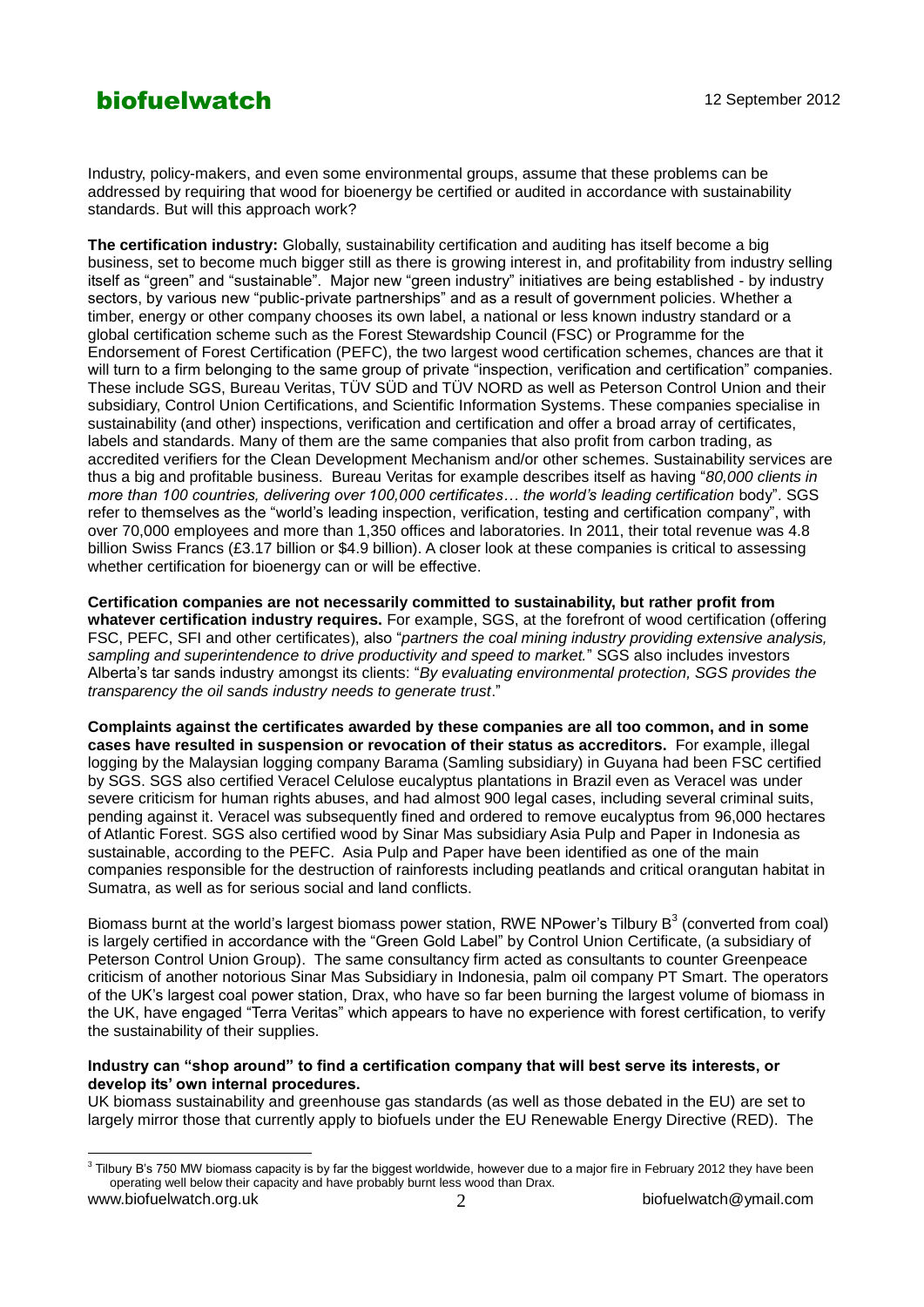### **biofuelwatch** 12 September 2012

RED allows energy companies which blend biofuels to shop around among a large number of verification and certification companies in order to find one most likely to verify that their biofuels meet the standards. Biofuels certified under various, so far nine, voluntary standards, including several producer's own in-house schemes are eligible. Similarly, energy companies investing in biomass are already developing their own inhouse sustainability policies.

Drax, engaging the services of TerraVeritas, put forward seven principles of sustainability. Those state that producers will be required to answer questions on a form assuring compliance with these principles. There is no indication that any sort of verification will be required. Sparse information previously provided by Drax about their biomass suggests that they have not consistently complied with their own policy.

Forth Energy (proposing three large biomass power stations in Scotland) promised to develop a comprehensive biomass sourcing policy to address minimum greenhouse gas savings, including direct and indirect land use change impacts, wider environmental and social impacts and to be independently audited and verified. So far however, Forth has produced no such a policy, nor specified who would audit its supplies or where they would come from. Instead, its has commissioned reports from consultancy firms SISTech and Pöyry (a consultancy with long and controversial history of writing optimistic, contract-winning, assessments for industries) to show that sufficient sustainable supplies would be available worldwide and that high levels of greenhouse gas savings would be reached by the proposed power stations.

RWE NPower (operators of the 750 MW Tilbury B cofiring plant) has clearly indicated its pellets will be largely sourced from the Southeastern US and Canada (British Colombia). They are investing in their own pellet production facilities in Georgia, US – the world's largest so far - and have their internal procurement set of sustainability principles. They are working towards having all of their pellets "independently assured" under the Green Gold Label (GGL). The independence of the Green Gold Label accreditation scheme however, is highly doubtful: The two only members of GGL's Executive Board represent RWE. Pellets from the SE US are largely derived from massive pine plantations planted after clearcutting native forests in one of the most biodiverse regions in the Americas. In this context, sustainability tends to be defined narrowly in terms of "growing more pine than is harvested".

E.On, with several large biomass investments including the planned conversion of Ironbridge coal power station to biomass, has contracted with Enviva who are to supply wood pellets also from the Southeastern US. E.On, like other energy companies, has a sourcing sustainability policy, but no means of ensuring and verifying compliance with vague principles. For example, their policy sttes "*Biomass production shall be undertaken in such a way as to contribute to the social and economic development of local, rural and indigenous peoples and communities*". According to E.On's biomass policy they do not even commit to any type of external auditing. Internal and external audits and even site visits may be undertaken by their own staff – yet they have no xperience or qualification related to forest management or verification of wood supply chains.

Enviva has obtained chain of custody certification for their pellets from SFI, PEFC and FSC. Chain of custody certification is based on web based "risk assessment", without any requirement for site inspections.

The largest wood pellet investors and users in Europe are now collaborating to draw up their own standards and "inform" policy makers. The Initiative Wood Pellet Buyers (IWPB), launched by GDF Suez, includes six of Europe's largest energy companies. While the IWPB principles appear in some respects more comprehensive than some others, there is, once again, no indication they are serious about developing a robust system for verification. Proof of compliance could simply require a statement from one of several verification consultants, instructed by an energy company. No transparency rules or avenues for appealing are proposed. Such standards based upon business contracts between companies and their chosen consultancy firms, paid to provide allegedly "independent" verification, can ensure nothing other than that a company has ticked the right boxes.

**Voluntary forestry certification schemes, FSC/PEFC are assumed by energy companies and the UK and Scottish Governments to be reliable proof of sustainability in spite of mounting evidence to the contrary**. PEFC, founded by forestry industry groups, endorses a wide range of schemes, dominated by forestry industry whose primary interest is to maximise productivity in terms of wood production. NGO evidence has shown PEFC certificates having been granted for wood associated with a wide range of